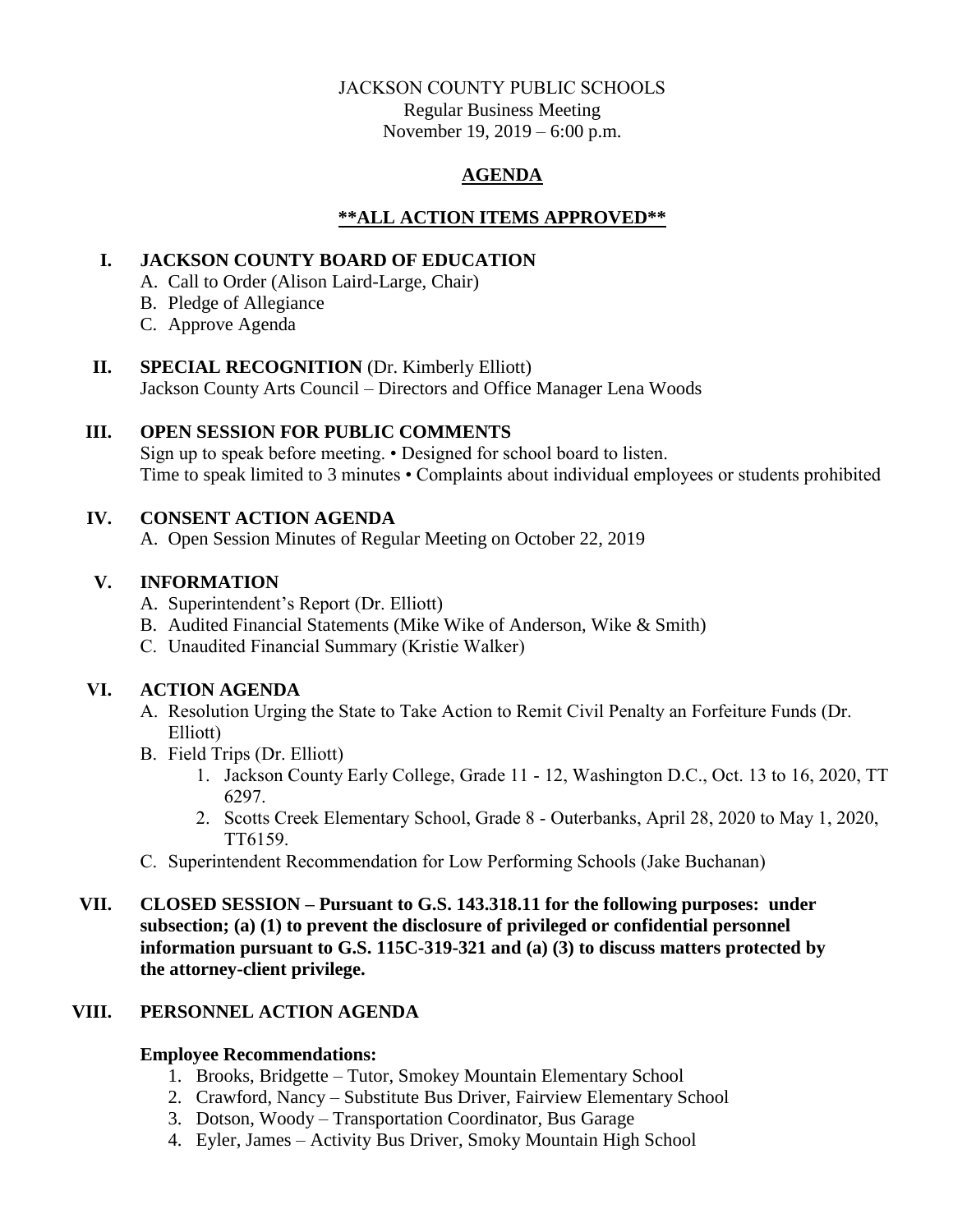- 5. Francis, Josh Transportation Director, Bus Garage
- 6. Jamison, Charity Tutor, Smokey Mountain Elementary School
- 7. Mathis, Donna Teacher Assistant, Cullowhee Valley Elementary School
- 8. Medford, Julia Teacher, Scotts Creek Elementary School
- 9. Morris, Ron School Nutrition Substitute, Smoky Mountain High School
- 10. Ratcliffe, Nicholas Technology Technician III, Central Office
- 11. Schultz, Deborah Part-time Custodian, Smoky Mountain High School
- 12. Shehan, Kylea Anne Afterschool Assistant, Scotts Creek Elementary School

#### **Employee Resignations:**

- 1. Arrington, Brandon Custodian and Bus Driver, Cullowhee Valley Elementary **School**
- 2. Gaddis, Leigh MaShon Afterschool Assistant, Cullowhee Valley Elementary School
- 3. Hyatt, Steven Assistant Coach Boys Basketball, Smokey Mountain Elementary School
- 4. Kirsch, Seth Bus Driver and Custodian, Smoky Mountain High School

#### **Staff, Non-Staff and Returning Coach Recommendations:**

- 1. Buchanan, Wendy Head Coach Cheer, Fairview Elementary School New Non-Staff
- 2. Cody, Stephen Jeremy Head Coach Boys Basketball, Fairview Elementary School Returning Non-Staff
- 3. Danner, Shane Assistant Coach Girls Basketball, Fairview Elementary School New Non-Staff
- 4. Dean, Zoey Assistant Coach Cheer, Cullowhee Valley Elementary School New Non-Staff
- 5. Dietz, Mary Head Coach Junior Varsity Softball, Smoky Mountain High School New Non-Staff
- 6. Friesen, Cassandra Head Coach Soccer, Cullowhee Valley Elementary School New Staff
- 7. Gentry, Logan Head Coach Swim, Smoky Mountain High School Returning Non-Staff
- 8. Haney, Dean Assistant Coach Swim, Smoky Mountain High School Returning Non-Staff
- 9. Holden, Josh Assistant Coach Varsity Boys Basketball, Blue Ridge Early College New Non-Staff
- 10. Hoyle, Jason Head Coach Girls Basketball, Fairview Elementary School New Non-Staff
- 11. Lequire, Jamie Assistant Coach Boys Basketball, Fairview Elementary School Returning Non-Staff
- 12. Manka, Haley Head Coach Cheer, Fairview Elementary School New Non-Staff
- 13. Matthews, Rachel Assistant Coach Varsity Softball, Smoky Mountain High School – Returning Non-Staff
- 14. Mull, Jim Head Coach Middle School Boys Basketball, Blue Ridge Early College Returning Non-Staff
- 15. Murphy, Ronda Assistant Coach Cheer, Scotts Creek Elementary School Returning Staff
- 16. Naegler, Charae Assistant Coach Cheer, Fairview Elementary School New Staff